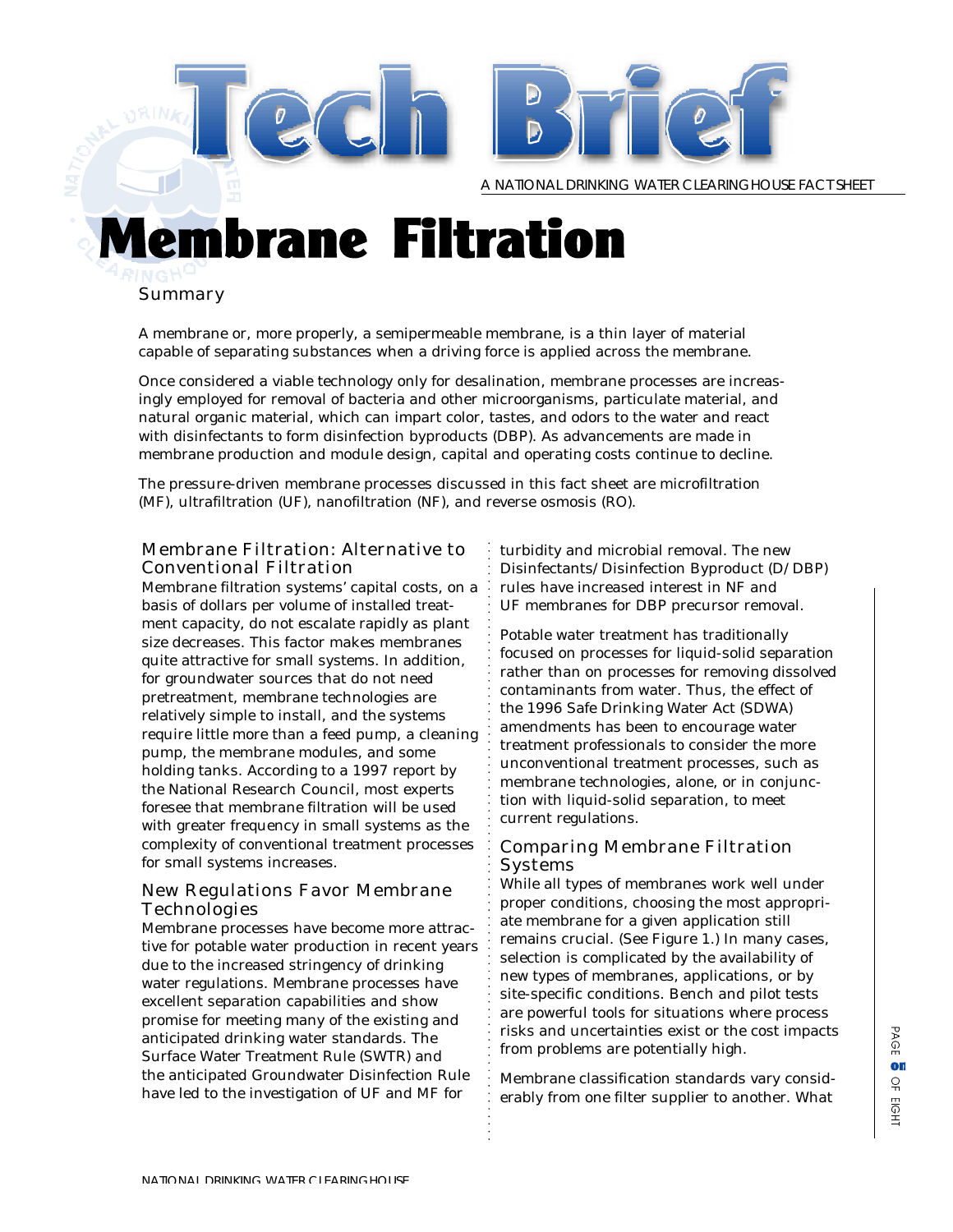

## **Figure 1: Generalized Membrane Process Selection Chart**

NOTE: This simplified chart is based on common assumptions and should not be applied to every situation without more detailed analysis.

#### **ASSUMPTIONS**



*Reprinted from* Proceedings of the 1993 Membrane Technology Conference*, by permission. Copyright ©1993, American Water Works Association.*

one supplier sells as a UF product, another manufacturer calls a NF system. It is better to look directly at pore size, molecular weight cutoff (MWCO), and applied pressure needed when comparing two membrane systems. MWCO, which can be regarded as a measure of membrane pore dimensions, is a specification used by membrane suppliers to describe a membrane's retention capabilities.

# Microfiltration (MF)

MF is loosely defined as a membrane separation process using membranes with a pore size of approximately 0.03 to 10 microns, a MWCO of greater than 100,000 daltons, and a relatively low feedwater operating pressure of approximately 100 to 400 kPa (15 to 60 psi). Representative materials removed by MF include sand, silt, clays, *Giardia lamblia* and *Cryptosporidium*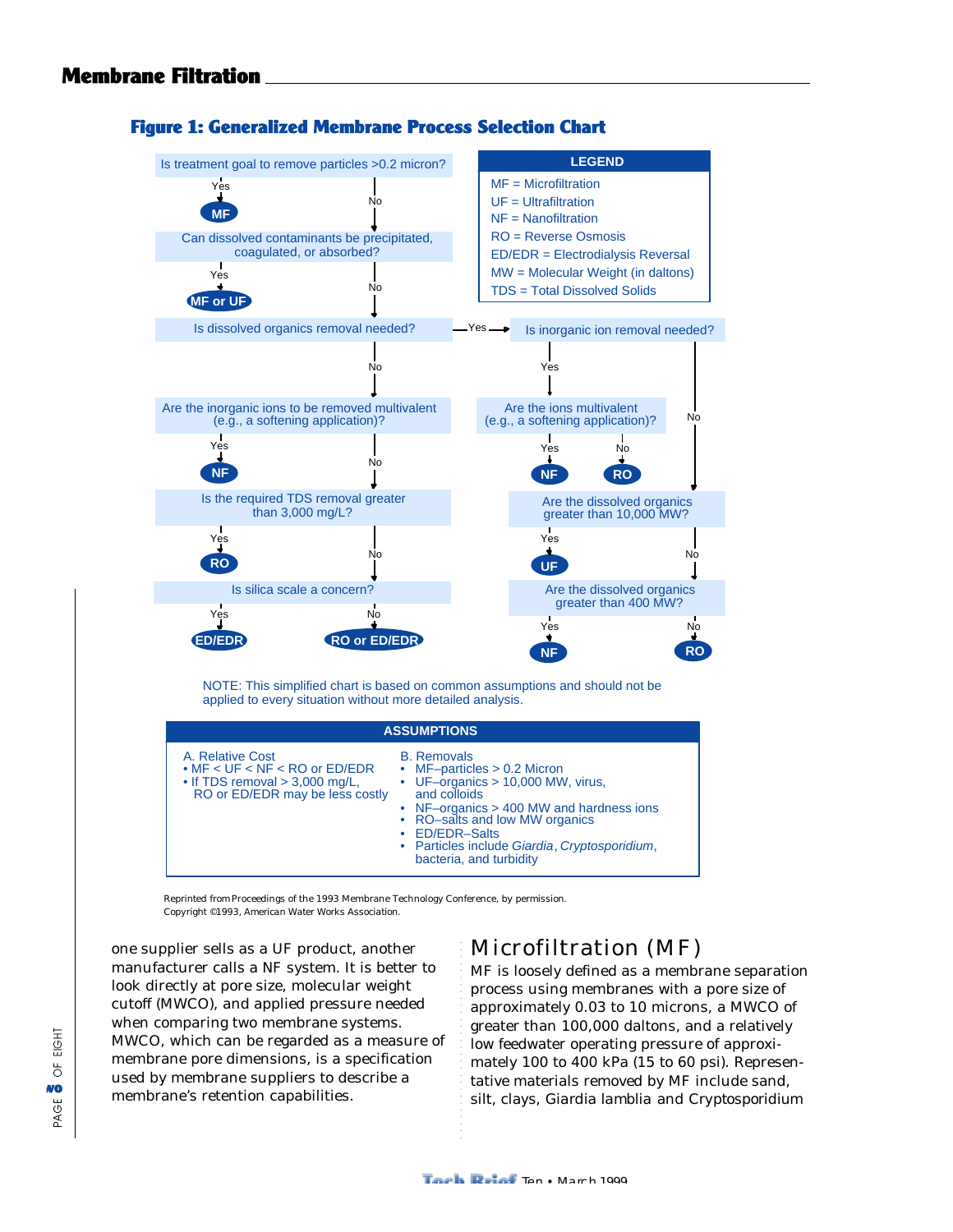cysts, algae, and some bacterial species. (See Figure 2 and Table 1.) MF is not an absolute barrier to viruses; however, when used in combination with disinfection, MF appears to control these microorganisms in water.

The primary impetus for the more widespread use of MF has been the increasingly stringent requirements for removing particles and microorganisms from drinking water supplies. Additionally, there is a growing emphasis on limiting the concentrations and number of chemicals that are applied during water treatment. By physically removing the pathogens, membrane filtration can significantly reduce chemical addition, such as chlorination.

Another application for the technology is for removal of natural or synthetic organic matter to reduce fouling potential. In its normal operation, MF removes little or no organic matter; however, when pretreatment is applied, increased removal of organic material, as well as a retardation of membrane fouling can be realized.

Two other applications involve using MF as a pretreatment to RO or NF to reduce fouling potential. Both RO and NF have been traditionally employed to desalt or remove hardness from groundwater.

#### **PROCESS**

MF membranes provide absolute removal of particulate contaminants from a feed stream by separation based on retention of contaminants on a membrane surface. It is the "loosest" of the membrane processes, and as a consequence of its large pore size, it is used primarily for removing particles and microbes and can be operated under ultralow pressure conditions.

In the simplest designs, the MF process involves prescreening raw water and pumping it under pressure onto a membrane. In comparison to conventional water clarification processes, where coagulants and other chemicals are added to the water before filtration, there are few pretreatment requirements for hollow-fiber systems when particles and microorganisms are the target contaminants.

Prefilters are necessary to remove large particles that may plug the inlet to the fibers within the membrane module. More complex pretreatment strategies are sometimes employed either to reduce fouling or enhance the removal of viruses and dissolved organic matter. In such cases, pretreatment by adding coagulants or

powdered activated carbon (PAC), has been employed. In some cases, the cake layer built up on the membrane during the water production cycle can remove some organic materials.

It may be necessary to adjust the feedwater pH by chemical dosing prior to membrane filtration in order to maintain the pH within the recommended operating range for the membrane material employed. It should be noted that pH adjustment is not required for scaling control, since MF membranes do not remove uncomplexed dissolved ions.

MF membranes, under the most conservative conditions, appear to act as an absolute barrier to selected bacteria and protozoan cysts and oocysts. Unlike UF however, MF does not remove appreciable densities of viruses. Therefore, it is necessary to complement MF with a post-membrane disinfection process. Chemical disinfection may be employed by applying chlorine, chlorine dioxide, or chloramines; however, long contact times are required to inactivate viruses.

#### **EQUIPMENT**

For municipal-scale drinking water applications, the commercially available membrane geometries that are the most commonly employed are spiral wound, tubular, and hollow capillary fiber. However, spiral-wound configurations are not normally employed for MF due to the flat-sheet nature of the membrane, which presents difficulties in keeping the membrane surface clean. Unlike spiral-wound membranes, hollow-fiber and tubular configurations allow the membrane to be backwashed, a process by which fouling due to particulate and organic materials is controlled.

Membrane "package" plants are normally employed for plants treating less than one million gallons per day (mgd). The components of the plant may include prescreens, a feed pump, a cleaning tank, an automatic gas backwash system, an air compressor, a membrane integrity monitor, a backwash water transfer tank, a pressure break reservoir, an air filter for the gas backwash, controls for the programmable logic controller, and a coalescer.

#### **OPERATION AND MAINTENANCE**

In MF, there are two methods for maintaining or re-establishing permeate flux after the membranes are fouled:

• Membrane backwashing: In order to prevent the continuous accumulation of solids on the membrane surface, the membrane is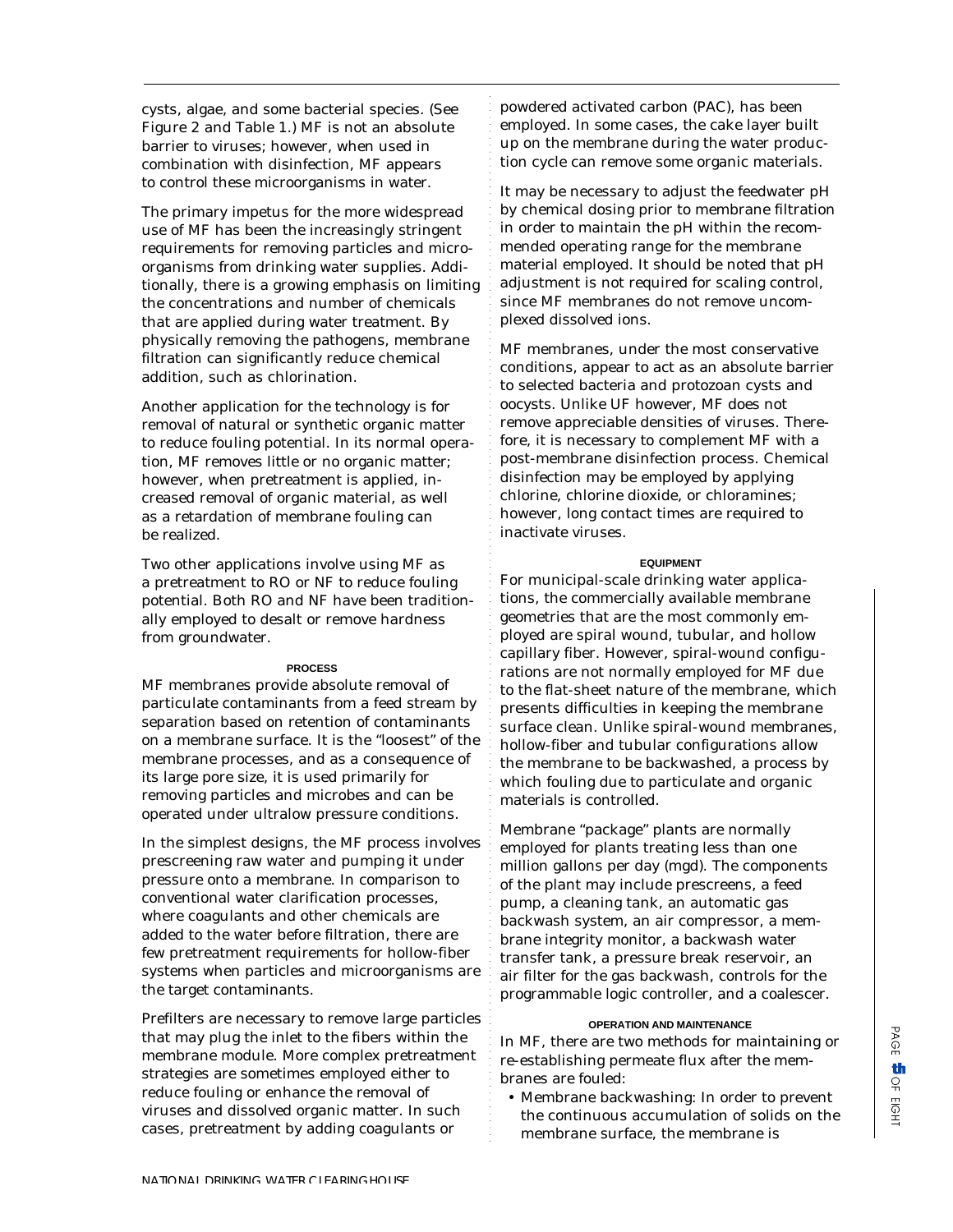backwashed. Unlike backwashing for conventional media filtration, the backwashing cycle takes only a few minutes. Both liquid and gas backwashing are employed with MF technology. For most systems, backwashing is fully automatic. If backwashing is incapable of restoring the flux, then membranes are chemically cleaned. The variables that should be considered in cleaning MF membranes include: frequency and duration of cleaning, chemicals and their concentrations, cleaning and rinse volumes, temperature of cleaning, recovery and reuse of cleaning chemicals, neutralization and disposal of cleaning chemicals.

• Membrane pretreatment: Feedwater pretreatment can be employed to improve the level of removal of various natural water constituents. It is also used to increase or maintain transmembrane flux rates and/or to retard fouling. The two most common types of pretreatment are coagulant and PAC addition.

# Ultrafiltration (UF)

UF involves the pressure-driven separation of materials from water using a membrane pore size of approximately 0.002 to 0.1 microns, an MWCO of approximately 10,000 to 100,000 daltons, and an operating pressure of approximately 200 to 700 kPa (30 to 100 psi). UF will remove all microbiological species removed by MF (partial removal of bacteria), as well as some viruses (but not an absolute barrier to viruses) and humic materials. (See Figure 2 and Table 1.) Disinfection can provide a second barrier to contamination and is therefore recommended.

The primary advantages of low-pressure UF membrane processes compared with conventional clarification and disinfection (postchlorination) processes are:

- No need for chemicals (coagulants, flocculants, disinfectants, pH adjustment);
- Size-exclusion filtration as opposed to media depth filtration;
- Good and constant quality of the treated water in terms of particle and microbial removal;
- Process and plant compactness; and
- Simple automation.

Fouling is the limiting phenomenon responsible for most difficulties encountered in membrane technology for water treatment. UF is certainly not exempt from this fouling control problem.

Therefore, membrane productivity is still an important subject, which should be thoroughly researched in order to have a better understanding of this phenomenon and its mechanisms.

### **PROCESS**

UF is a pressure-driven process by which colloids, particulates, and high molecular mass soluble species are retained by a process of size exclusion, and, as such, provides means for concentrating, separating into parts, or filtering dissolved or suspended species. UF allows most ionic inorganic species to pass through the membrane and retains discrete particulate matter and nonionic and ionic organic species.

UF is a single process that removes many water-soluble organic materials, as well as microbiological contaminants. Since all UF membranes are capable of effectively straining protozoa, bacteria, and most viruses from water, the process offers a disinfected filtered product with little load on any post-treatment sterilization method, such as UV radiation, ozone treatment, or even chlorination.

Unlike RO, the pretreatment requirement for UF is normally quite low. Fortunately, due to the chemical and hydrolytic stability of UF membrane materials, some of the pretreatments essential for RO membranes, such as adjustment of pH or chlorine concentration levels, do not apply. However, it may be necessary to adjust the pH to decrease the solubility of a solute in the feed so that it may be filtered out.

UF is designed to remove suspended and dissolved macromolecular solids from fluids. The commercially available modules are therefore designed to accept feedwaters that carry high loads of solids. Because of the many uses for UF membranes, pilot studies are normally conducted to test how suitable a given stream is for direct UF.

Water containing dissolved or chelated iron and manganese ions needs to be treated by an adequate oxidation process in order to precipitate these ions prior to UF membrane filtration, as with all membrane processes. This is recommended to avoid precipitation of iron and manganese in the membrane, or even worse, on the permeate side of the membrane (membrane fouling during the backwash procedure). Preoxidation processes generally used include aeration, pH adjustment to a value greater than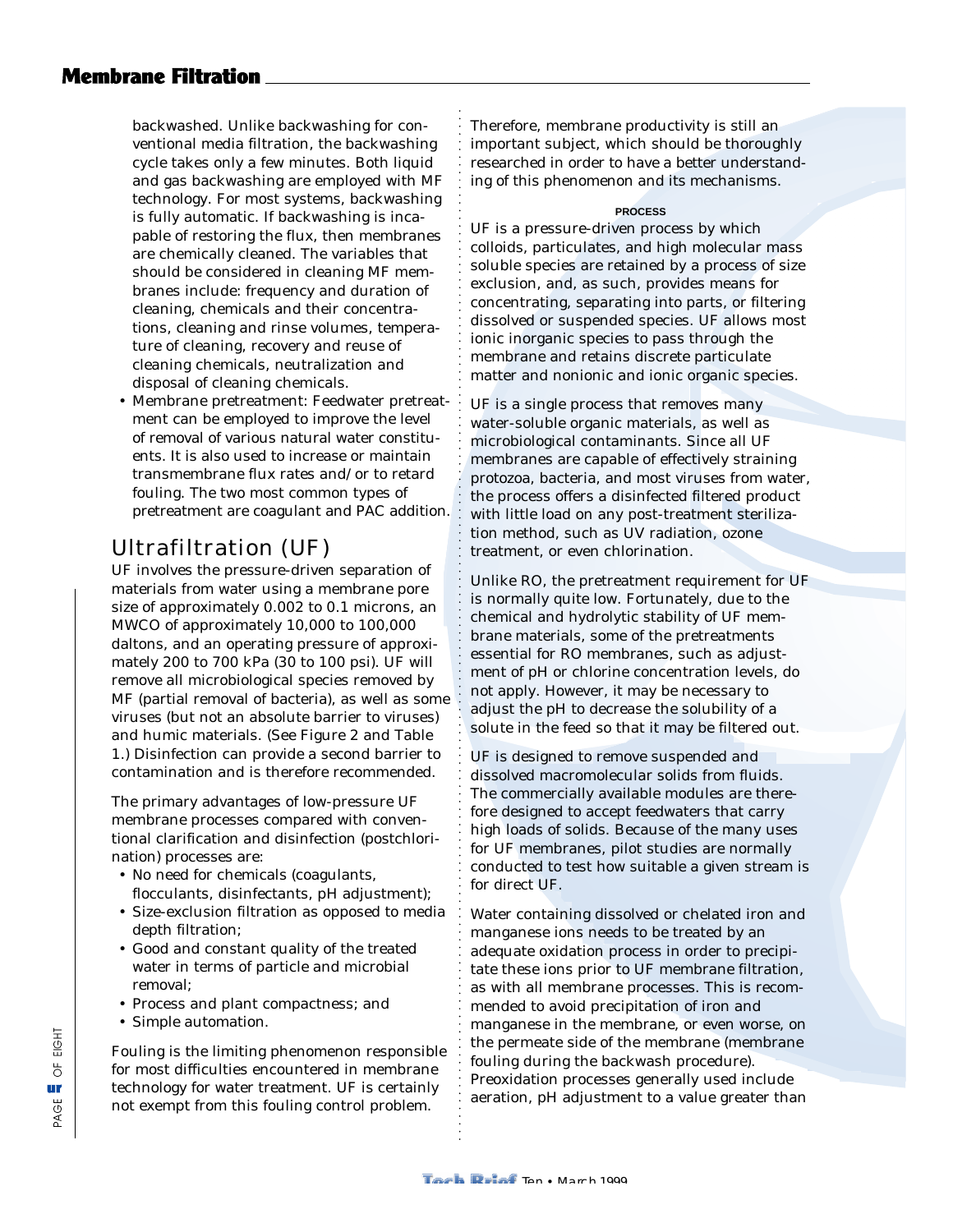eight, or addition of strong oxidants, such as chlorine, chlorine dioxide, ozone, or potassium permanganate.

Natural Organic Matter (NOM) is of great importance in potential fouling of the UF membrane and, consequently, in permeate flux that can be used under normal operating conditions. Thus, it is an interesting design option to use PAC or coagulants to pretreat the water to remove NOM and, consequently, decrease the surface of membrane needed.

#### **EQUIPMENT**

UF membranes can be fabricated essentially in one of two forms: tubular or flat-sheet.

Package plants, skid-mounted standard units that allow significant cost savings, are usually employed for plants treating less than 1.5 mgd. The primary skid-mounted system components may include an auto-cleaning prefilter, raw water pump, recirculation pump, backwash pump, chlorine dosing pump for the backwash water, air compressor (valve actuation), chlorine tank, chemical tank (detergent), programmable logic controller with program and security sensor (high pressure, low level, etc.)

#### **OPERATION AND MAINTENANCE**

The UF membrane plant may be divided into several subcategories:

- Raw water intake and pressure pumps;
- Pretreatment, which includes prescreening, prefiltration, and pH adjustment (if required) or any of the needed pretreatments;
- UF units;
- Chemical cleaning station, backwash station (which uses chlorinated product water), chlorine station, conditioner/preservative station; and
- Line for discharging or treatment of backwash water.

Operation and performance of a UF membrane plant are greatly influenced by raw water quality variations. Turbidity as well as Total Organic Carbon (TOC) of the raw water are water quality parameters of major importance that drive operation mode and membrane flux for all the UF plants presently in operation worldwide.

## Nanofiltration (NF)

NF membranes have a nominal pore size of approximately 0.001 microns and an MWCO of

1,000 to 100,000 daltons. Pushing water through these smaller membrane pores requires a higher operating pressure than either MF or UF. Operating pressures are usually near 600 kPa (90 psi) and can be as high as 1,000 kPa (150 psi). These systems can remove virtually all cysts, bacteria, viruses, and humic materials. (See Figure 2 and Table 1.) They provide excellent protection from DBP formation if the disinfectant residual is added after the membrane filtration step. Because NF membranes also remove alkalinity, the product water can be corrosive, and measures, such as blending raw water and product water or adding alkalinity, may be needed to reduce corrosivity. NF also removes hardness from water, which accounts for NF membranes sometimes being called "softening membranes." Hard water treated by NF will need pretreatment to avoid precipitation of hardness ions on the membrane.

More energy is required for NF than MF or UF, which has hindered its advancement as a treatment alternative.

#### **PROCESS**

NF membranes have been observed to operate on the principle of diffusion rather than sieving as with MF and UF membranes.

#### **OPERATION AND MAINTENANCE**

Operational parameters of membranes include the physical and chemical properties of the membrane, the pore size or molecular weight cut-off (MWCO), and configuration.

# Reverse Osmosis (RO)

RO systems are compact, simple to operate, and require minimal labor, making them suitable for small systems. They are also suitable for systems where there is a high degree of seasonal fluctuation in water demand.

RO can effectively remove nearly all inorganic contaminants from water. RO can also effectively remove radium, natural organic substances, pesticides, cysts, bacteria, and viruses. (See Figure 2 and Table 1.) RO is particularly effective when used in series. Water passing through multiple units can achieve near zero effluent contaminant concentrations. Disinfection is also recommended to ensure the safety of water.

Some of the advantages of RO are:

• Removes nearly all contaminant ions and most dissolved non-ions,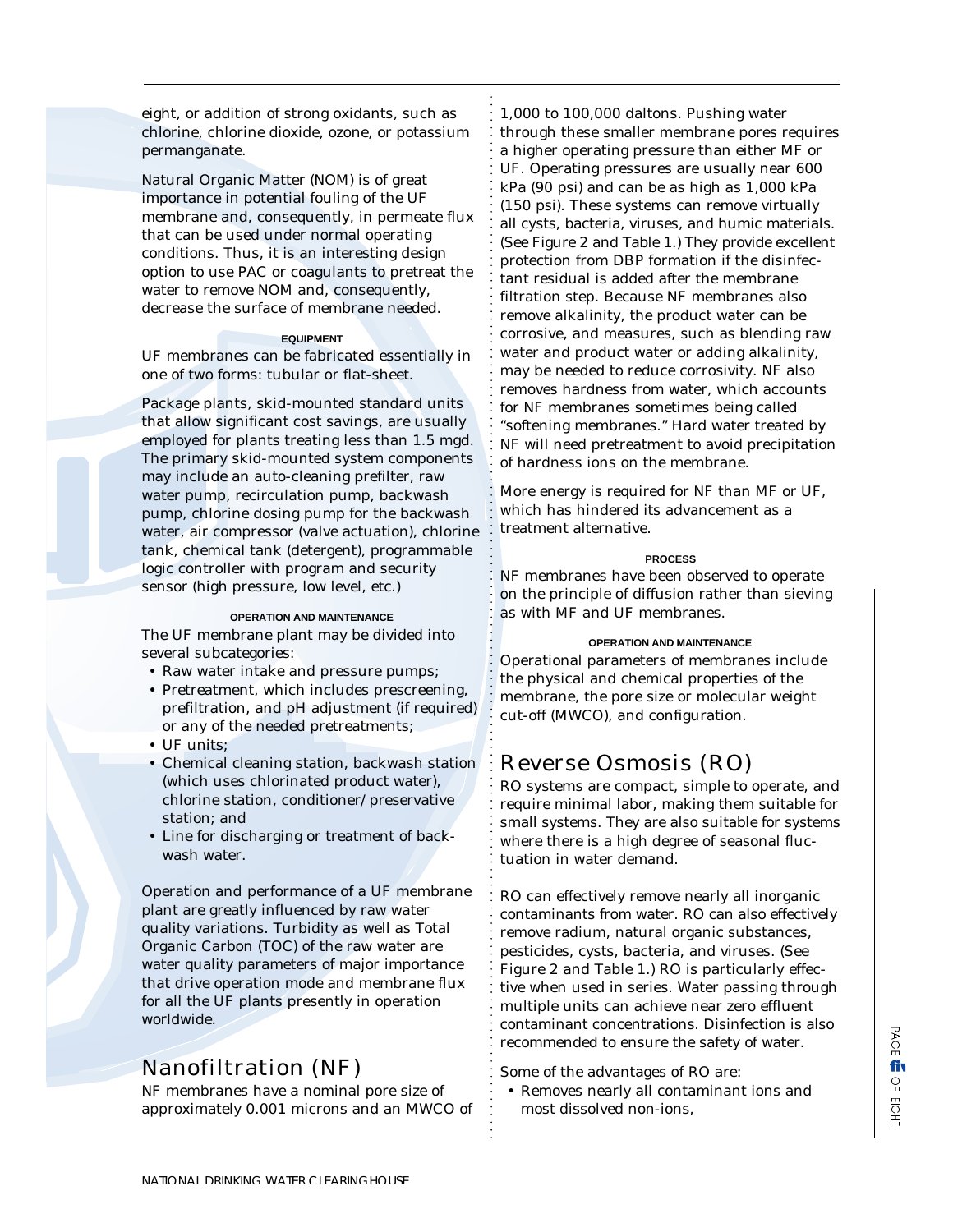| <b>Unit Technologies</b>                                                           | <b>Removals:</b><br>Log Giardia & Log Virus                                                       | <b>Raw Water, Pretreatment</b><br>& Other Water Quality Issues                                                                                                                                                                                 |  |
|------------------------------------------------------------------------------------|---------------------------------------------------------------------------------------------------|------------------------------------------------------------------------------------------------------------------------------------------------------------------------------------------------------------------------------------------------|--|
| <b>Microfiltration (MF)</b>                                                        | Very effective Giardia, >5-6<br>log; Partial removal of viruses<br>(disinfect for virus credit).  | High quality or pretreatment required. Same note<br>regarding TOC.                                                                                                                                                                             |  |
| Ultrafiltration (UF)                                                               | Very effective Giardia, >5-6<br>log : Partial removal of viruses<br>(disinfect for virus credit). | High quality or pretreatment required (e.g., MF). TOC<br>rejection generally low, so if DBP precursors are a<br>concern, NF may be preferable.                                                                                                 |  |
| <b>Nanofiltration (NF)</b>                                                         | Very effective, absolute<br>barrier (cysts and viruses).                                          | Very high quality or pretreatment required (e.g., MF or<br>UF to reduce fouling/extend cleaning intervals). See also<br>RO pretreatments, below.                                                                                               |  |
| <b>Reverse Osmosis (RO)</b><br>Source: U.S. Environmental Protection Agency, 1998. | Very effective, absolute<br>barrier (cysts and viruses).                                          | May require conventional or other pretreatment for<br>surface water to protect membrane surfaces: may include<br>turbidity or Fe/Mn removal; stabilization to prevent<br>scaling; reduction of dissolved solids or hardness;<br>pH adjustment. |  |

## Table 1. Surface Water Treatment Compliance Technology: Membrane Filtration

## Table 2. Surface Water Treatment Compliance Technology: Membrane Filtration

|  | <b>Unit</b><br><b>Technologies</b>                  | <b>Complexity:</b><br><b>Ease of Operation</b><br>(Operator Skill Level)           | <b>Secondary Waste</b><br><b>Generation</b>                                                                                            | <b>Other Limitations/</b><br><b>Drawbacks</b>                                                                                                                                                                                                                                                                                                                                                    |  |  |  |
|--|-----------------------------------------------------|------------------------------------------------------------------------------------|----------------------------------------------------------------------------------------------------------------------------------------|--------------------------------------------------------------------------------------------------------------------------------------------------------------------------------------------------------------------------------------------------------------------------------------------------------------------------------------------------------------------------------------------------|--|--|--|
|  | <b>Microfiltration</b>                              | Basic: increases with<br>pre/post-treatment and<br>membrane cleaning needs.        | Low-volume waste may<br>include sand, silt, clay,<br>cysts, and algae.                                                                 | Disinfection required for<br>viral inactivation.                                                                                                                                                                                                                                                                                                                                                 |  |  |  |
|  | <b>Ultrafiltration</b>                              | Basic: increases with<br>pre/post-treatment and<br>membrane cleaning needs.        | Concentrated waste: 5 to<br>20 percent volume.<br>Waste may include sand,<br>silt, clays, cysts, algae,<br>viruses, and humic material | Disinfection required for<br>for viral inactivation.                                                                                                                                                                                                                                                                                                                                             |  |  |  |
|  | <b>Nanofiltration</b>                               | Intermediate: increases with<br>pre/post-treatment and<br>membrane cleaning needs. | Concentrated waste: 5 to<br>20 percent volume.                                                                                         | Disinfection required under regulation,<br>and recommended as a safety<br>measure and residual protection.                                                                                                                                                                                                                                                                                       |  |  |  |
|  | <b>Reverse Osmosis</b>                              | Intermediate: increases with<br>pre/post-treatment and<br>membrane cleaning needs. | Briney waste. High volume,<br>e.g., 25 to 50 percent. May<br>be toxic to some species.                                                 | Bypassing of water (to provide<br>blended/stabilized distributed<br>water) cannot be practiced at risk<br>of increasing microbial concentrations<br>in finished water. Post-disinfection<br>required under regulation, is<br>recommended as a safety measure<br>and for residual maintenance. Other<br>post-treatments may include degassing<br>of $CO2$ or H <sub>2</sub> S, and pH adjustment. |  |  |  |
|  | Source: U.S. Environmental Protection Agency, 1998. |                                                                                    |                                                                                                                                        |                                                                                                                                                                                                                                                                                                                                                                                                  |  |  |  |

- Relatively insensitive to flow and total dissolved solids (TDS) level, and thus suitable for small systems with a high degree of seasonal fluctuation in water demand,
- RO operates immediately, without any minimum break-in period,
- Low effluent concentration possible,
- Bacteria and particles are also removed, and
- Operational simplicity and automation allow

for less operator attention and make RO suitable for small system applications.

Some of the limitations of RO are:

- High capital and operating costs,
- Managing the wastewater (brine solution) is a potential problem,
- High level of pretreatment is required in some cases,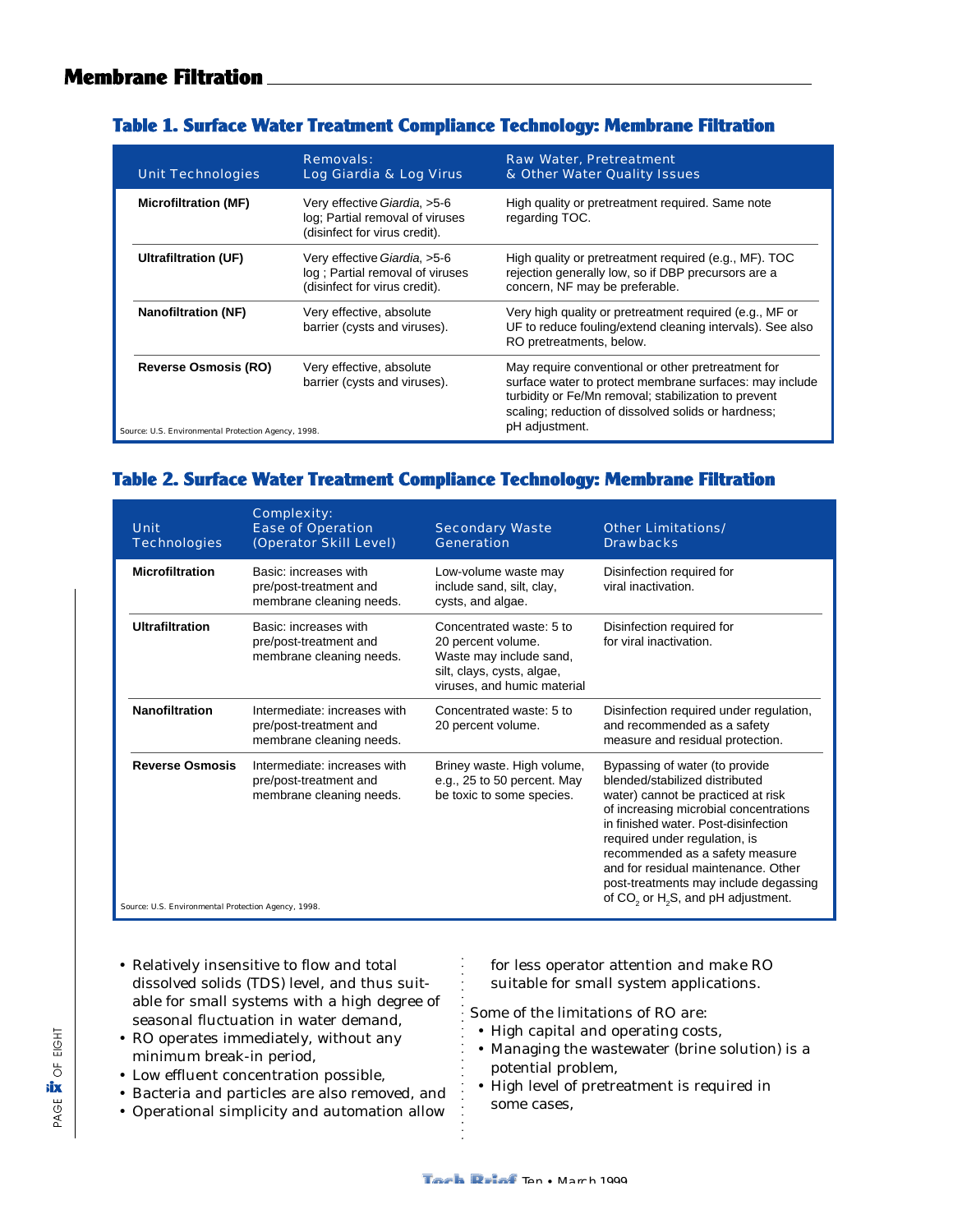

## **Figure 2. The Filtration Spectrum**

*Reprinted courtesy of Osmonics, Inc., Minnetonka, MN.*

- Membranes are prone to fouling, and
- Produces the most wastewater at between 25–50 percent of the feed.

#### **PROCESS**

RO removes contaminants from water using a semipermeable membrane that permits only water, and not dissolved ions (such as sodium and chloride), to pass through its pores. Contaminated water is subject to a high pressure that forces pure water through the membrane, leaving contaminants behind in a brine solution. Membranes are available with a variety of pore sizes and characteristics.

#### **EQUIPMENT**

Typical RO units include raw water pumps, pretreatment, membranes, disinfection, storage, and distribution elements. These units are able to process virtually any desired quantity or quality of water by configuring units sequentially to reprocess waste brine from the earlier stages of the process. The principal design

considerations for reverse osmosis units are:

- operating pressure,
- membrane type and pore size,
- pretreatment requirements, and
- product conversion rate (the ratio of the influent recovered as waste brine water to the finished water).

# Waste Stream Disposal

Waste stream disposal is a significant problem in many areas. Unlike conventional treatment processes, in which approximately 5 to 10 percent of the influent water is discharged as waste, membrane processes produce waste streams amounting to as much as 15 percent of the total treated water volume. (See Table 2.) Because little or no chemical treatment is used in a membrane system, the concentrate stream usually contains only the contaminants found in the source water (although at much higher concentrations), and for this reason the concentrate can sometimes be disposed of in the